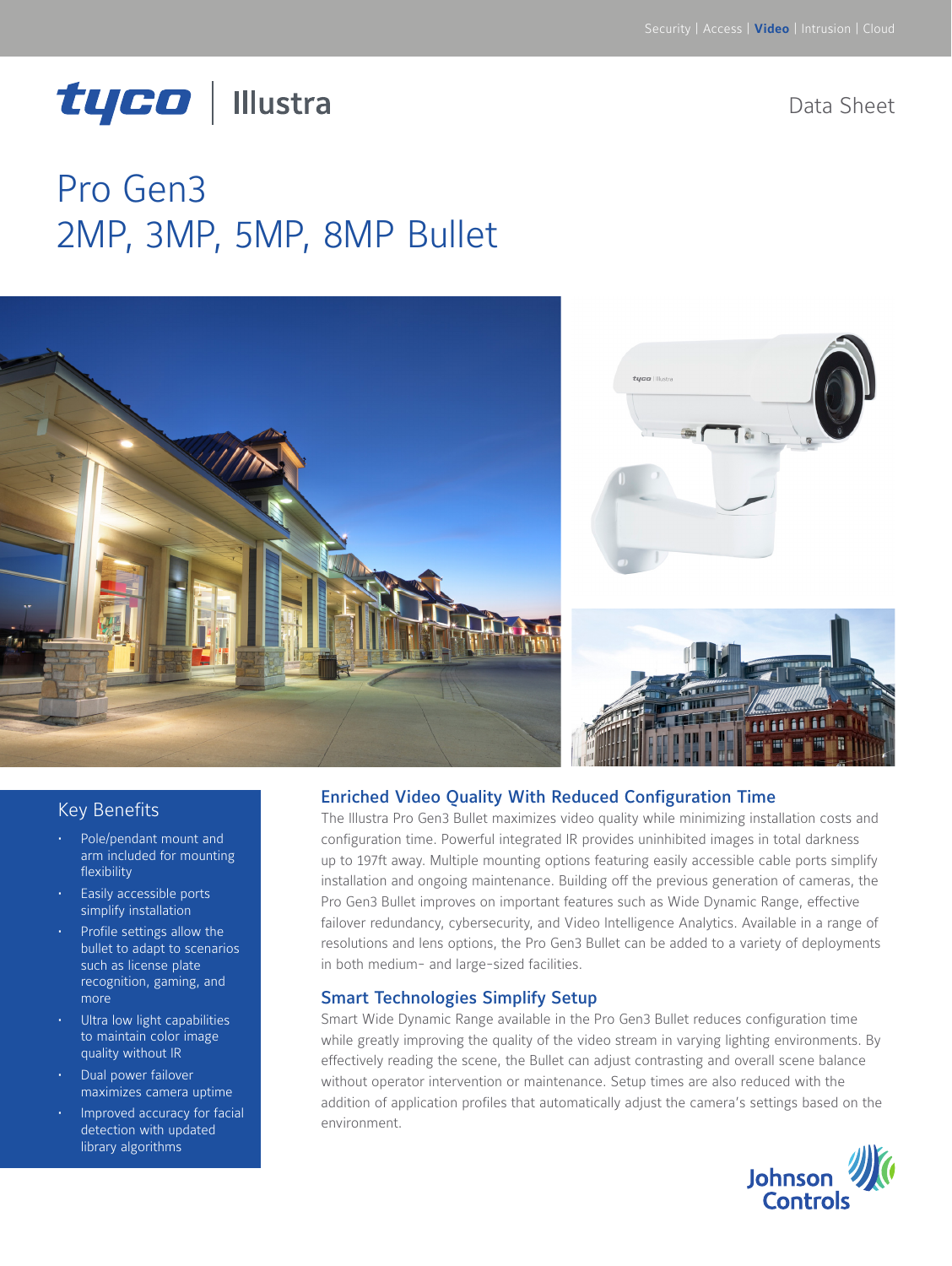

#### Transform Data at the Edge with Video Intelligence Analytics

Save resources when you offload analytic streaming from network video recorders to the edge on Illustra cameras. Video Intelligence Analytics provide real-time event alarms that allows for quick reaction to incidents and behaviors as they occur. Choose from a variety of analytic rules to customize the solution that will be most beneficial to your business and begin gathering transformative data instantly.

#### Safeguard Against Cyber Attacks Across Devices

Illustra Pro IP cameras have been designed to be resilient against cyber-threats. This solution includes "secure boot" which ensures the camera will not start if software has been tampered with in any way. Additional safeguard controls include an enhanced security mode which forces the use of complex, non-default passwords and encrypted communications. Our products are gated, analyzed, tested and required to meet or exceed the rigorous standards of the Johnson Controls Cyber Solutions Product Security Program for every consecutive release. This holistic approach is aimed at providing peace of mind to our customers. Our security mindset begins at initial design concept and is supported through deployment, including a rapid incident response to meet the comprehensive and evolving cybersecurity environments.

## **Specifications**

| <b>Operational</b>            | 2MP                                                                      |                           | 3MP                              | 5MP                       |                        | 8MP                                 |                        |                                    |  |
|-------------------------------|--------------------------------------------------------------------------|---------------------------|----------------------------------|---------------------------|------------------------|-------------------------------------|------------------------|------------------------------------|--|
| Video Compression             | H.264 / H.265 / MJPEG / IntelliZip                                       |                           |                                  |                           |                        |                                     |                        |                                    |  |
| Max Frame Rate                | 2MP @ 60 fps                                                             |                           | 3MP @ 30 fps                     |                           | 5MP @ 30 fps           |                                     | 4K @ 30 fps            |                                    |  |
|                               |                                                                          |                           | 2MP @ 60 fps                     |                           | 2MP @ 60 fps           |                                     | 2MP @ 60 fps           |                                    |  |
| Resolution & Aspect Ratio     |                                                                          | 1920x1080 (1080p) 16:9    |                                  | 2048x1536 4:3             |                        | 2592x1944 4:3                       |                        | 3840x2160 (4K) 16:9                |  |
|                               |                                                                          | 1664x936 (HD+) 16:9       | 1920x1080 (1080p) 16:9           |                           | 2560x1440 16:9         |                                     | 3264x1840 16:9         |                                    |  |
|                               |                                                                          | 1280x720 (720p) 16:9      | 1664x936 (HD+) 16:9              |                           | 2048x1536 4:3          |                                     | 2688x1520 16:9         |                                    |  |
|                               |                                                                          | 1024x576 (PAL+) 16:9      | 1280x960 4:3                     |                           | 1920x1080 (1080p) 16:9 |                                     | 2560 x 1440 16:9       |                                    |  |
|                               |                                                                          | 960x544 (qHD) 16:9        | 1280x720 (720p) 16:9             |                           | 1664x936 (HD+) 16:9    |                                     | 1920x1080 (1080p) 16:9 |                                    |  |
|                               |                                                                          | 816x464 16:9              | 800x600 (SVGA) 4:3               |                           | 1280x960 4:3           |                                     | 1664x936 (HD+) 16:9    |                                    |  |
|                               |                                                                          | 640x360 (nHD) 16:9        | 640x480 (VGA) 4:3                |                           | 1280x720 (720p) 16:9   |                                     | 1280x720 (720p) 16:9   |                                    |  |
|                               |                                                                          | 480x272 16:9              |                                  | 640x360 (nHD) 16:9        |                        | 800x600 (SVGA) 16:9                 |                        | 1024x576 (PAL+) 16:9               |  |
|                               |                                                                          |                           |                                  | 480x360 4:3               |                        | 640x480 (VGA) 4:3                   |                        | 960x544 (qHD) 16:9                 |  |
|                               |                                                                          |                           |                                  | 384x288 4:3               |                        | 640x360 (nHD) 16:9                  |                        | 816x464 16:9                       |  |
|                               |                                                                          |                           |                                  |                           |                        | 480x360 4:3                         |                        | 640x360 (nHD) 16:9<br>480x272 16:9 |  |
|                               |                                                                          | 384x288 4:3               |                                  |                           |                        |                                     |                        |                                    |  |
| Video Streams                 | Quad Streaming                                                           |                           |                                  |                           |                        |                                     |                        |                                    |  |
| Imager                        |                                                                          |                           | Progressive Scan RGB 1/2.8" CMOS |                           |                        | Progressive Scan RGB<br>1/1.8" CMOS |                        |                                    |  |
|                               |                                                                          |                           |                                  |                           |                        |                                     |                        |                                    |  |
| Image Orientation Settings    | None, Mirror, Flip, Flip and Mirror, Corridor (rotate 90° right or left) |                           |                                  |                           |                        |                                     |                        |                                    |  |
| Lens Type                     | Motorized Varifocal and Focus, P-Iris                                    |                           |                                  |                           |                        |                                     |                        |                                    |  |
| Focus Control                 | One-Touch Auto Focus or Remote Adjustment                                |                           |                                  |                           |                        |                                     |                        |                                    |  |
| Focal Length                  | $2.7 - 13.5$ mm                                                          | $4.7 - 47$ mm             | $2.7 - 13.5$ mm                  | $4.7 - 47$ mm             | $2.7 - 13.5$ mm        | $13-55$ mm                          | $3.6 - 10$ mm          | $13 - 55$ mm                       |  |
| Field of View Wide (H/V)      | $112^{\circ}/58^{\circ}$                                                 | 62.2°/37°                 | $100^\circ/73^\circ$             | 58°/45°                   | $103^\circ/74^\circ$   | 25°/19°                             | 95°/53°                | 33°/17°                            |  |
| Field of View Telephoto (H/V) | 35°/20°                                                                  | $6.6^{\circ}/3.7^{\circ}$ | 32°/24°                          | $6.5^{\circ}/4.5^{\circ}$ | 33°/25°                | $6^{\circ}/4.6^{\circ}$             | 49°/28°                | $8.4^{\circ}/4.5^{\circ}$          |  |
| Aperture                      | $f/1.4$ (W)                                                              | f/1.6(w)                  | $f/1.4$ (W)                      | f/1.6(w)                  | $f/1.4$ (W)            | f/1.7(w)                            | $f/1.5$ (W)            | f/1.7(w)                           |  |
|                               | f/2.8(T)                                                                 | f/3.0(T)                  | f/2.8(T)                         | f/3.0(T)                  | f/2.8(T)               | f/2.1(T)                            | f/2.8(T)               | f/2.1(T)                           |  |
| Minimum Illumination          |                                                                          |                           |                                  |                           |                        |                                     |                        |                                    |  |
| Color, 1/4s, 30 IRE, AGC      | 0.01 Lux                                                                 | 0.1 Lux                   | 0.02 Lux                         | 0.03 Lux                  | 0.03 Lux               | $0.03$ Lux                          | 0.03 Lux               | 0.03 Lux                           |  |
| B/W, 1/4s, 30 IRE, AGC        | 0.0001 Lux                                                               | 0.0001 Lux                | 0.0002 Lux                       | 0.0003 Lux                | 0.0002 Lux             | 0.0003 Lux                          | 0.0004 Lux             | 0.0005 Lux                         |  |
| w/ IR                         | 0.0 Lux                                                                  | 0.0 Lux                   | 0.0 Lux                          | 0.0 Lux                   | 0.0 Lux                | 0.0 Lux                             | 0.0 Lux                | 0.0 Lux                            |  |

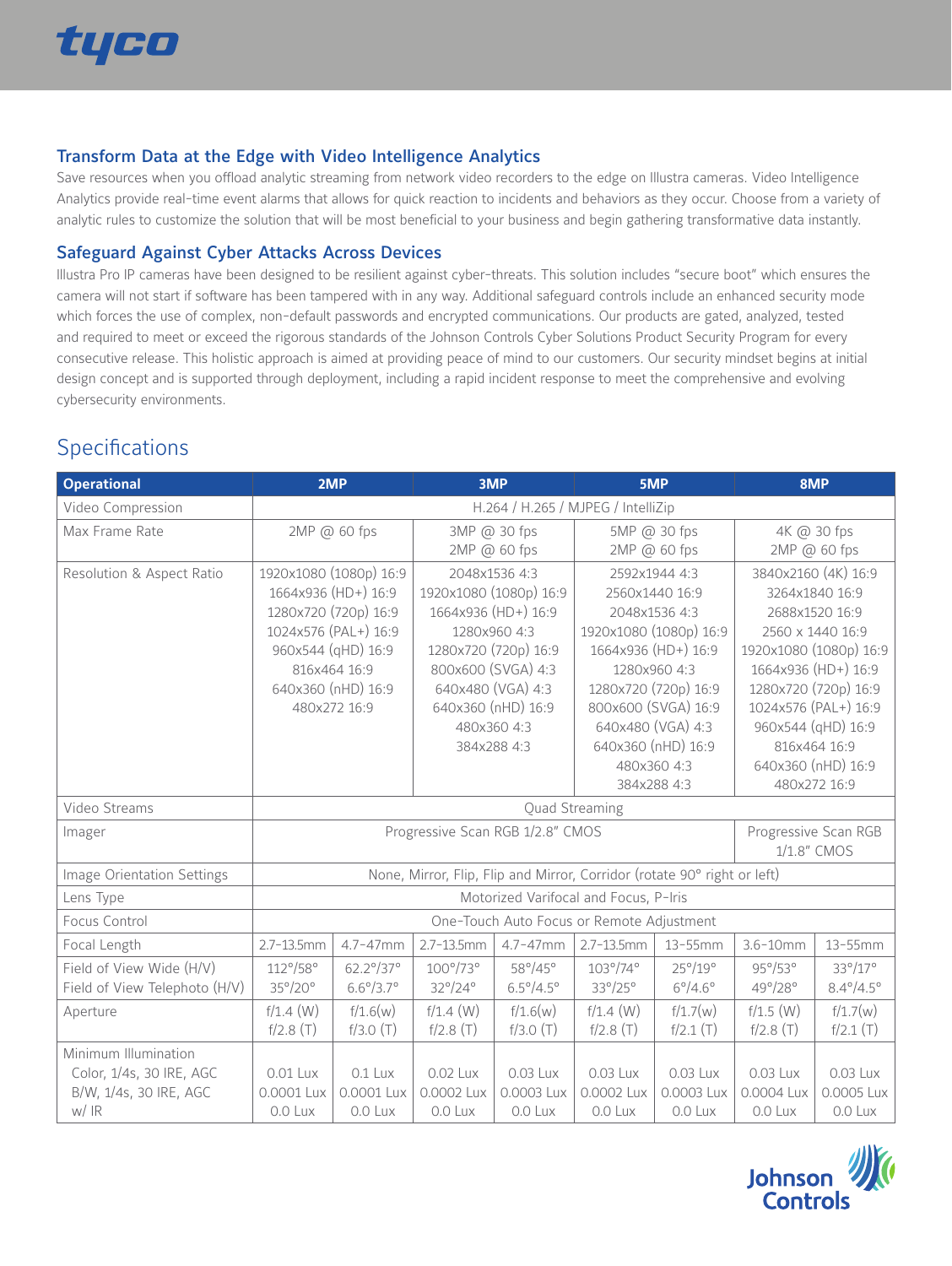

| IR Distance                     | Std lens: 197ft (60m)   Telephoto lens: 230ft (70m)                                                                                                                                                                        |                                                                                            |                                                                                                      |                 |  |
|---------------------------------|----------------------------------------------------------------------------------------------------------------------------------------------------------------------------------------------------------------------------|--------------------------------------------------------------------------------------------|------------------------------------------------------------------------------------------------------|-----------------|--|
| Dynamic Range                   | True WDR 120 dB                                                                                                                                                                                                            | True WDR 120 dB                                                                            | True WDR 110 dB                                                                                      | True WDR 120 dB |  |
|                                 | Technologies                                                                                                                                                                                                               | Technologies                                                                               | Technologies                                                                                         | Technologies    |  |
| Day/Night                       |                                                                                                                                                                                                                            |                                                                                            | True Day/Night                                                                                       |                 |  |
| Shutter Speed                   | $1/4 - 1/10,000$                                                                                                                                                                                                           |                                                                                            |                                                                                                      |                 |  |
| ONVIF-Compliant                 | Profile S                                                                                                                                                                                                                  |                                                                                            |                                                                                                      |                 |  |
|                                 | Linger, exit, direction, abandoned/removed objects, queue, dwell, enter, object detection, crowd,                                                                                                                          |                                                                                            |                                                                                                      |                 |  |
| Video Intelligence Analytics    | perimeter                                                                                                                                                                                                                  |                                                                                            |                                                                                                      |                 |  |
| Motion Detection Zones          |                                                                                                                                                                                                                            |                                                                                            | 3                                                                                                    |                 |  |
| Face Detection                  |                                                                                                                                                                                                                            |                                                                                            | Yes                                                                                                  |                 |  |
| <b>Blur Detection</b>           |                                                                                                                                                                                                                            |                                                                                            | Yes                                                                                                  |                 |  |
| Privacy Zones                   |                                                                                                                                                                                                                            |                                                                                            | 9                                                                                                    |                 |  |
| Alarms I/O                      |                                                                                                                                                                                                                            |                                                                                            | $2 - 1$                                                                                              |                 |  |
| Analog Video Output             | 1                                                                                                                                                                                                                          |                                                                                            |                                                                                                      |                 |  |
| Audio                           | <b>Bi-Directional Full-Duplex</b>                                                                                                                                                                                          |                                                                                            |                                                                                                      |                 |  |
| Simultaneous Users              | 10                                                                                                                                                                                                                         |                                                                                            |                                                                                                      |                 |  |
| Languages                       | Arabic, Chinese (Simplified), Chinese (Traditional), Czech, Danish, English (default), French, German, Hindi,<br>Hungarian, Italian, Japanese, Korean, Netherlands, Polish, Portuguese, Spanish, Swedish, Turkish, Russian |                                                                                            |                                                                                                      |                 |  |
| <b>Network</b>                  |                                                                                                                                                                                                                            |                                                                                            |                                                                                                      |                 |  |
| Ethernet Interface              | 10/100/1000 BaseT, RJ-45, Auto-Negotiation                                                                                                                                                                                 |                                                                                            |                                                                                                      |                 |  |
| Supported Protocols             | TCP/IP, IPv4, IPv6, TCP, UDP, HTTP, FTP, DHCP, WS-Discovery, DNS, DDNS, RTP, TLS, RTSP, ICMP,<br>Unicast, Multicast, NTP, SMTP, WS-Security, SNMP, CIDS, FSTP, UPnP™, SIP                                                  |                                                                                            |                                                                                                      |                 |  |
| <b>Configuration Management</b> |                                                                                                                                                                                                                            |                                                                                            |                                                                                                      |                 |  |
|                                 |                                                                                                                                                                                                                            |                                                                                            |                                                                                                      |                 |  |
| Web Browsers                    |                                                                                                                                                                                                                            | IE 9 and above, Firefox, Safari, Chrome                                                    |                                                                                                      |                 |  |
|                                 |                                                                                                                                                                                                                            |                                                                                            | Enhanced Security Mode (forces complex passwords, HTTPS and disables discovery); TLS 1.2 (256 bit    |                 |  |
| Security                        |                                                                                                                                                                                                                            |                                                                                            | cipher minimum); Security Overview Page (status and configuration); RTSP Authentication; IEEE 802.1X |                 |  |
| <b>Onboard Storage</b>          |                                                                                                                                                                                                                            |                                                                                            | Client; Remote Accessible Audit logs; Role-Based Access Control                                      |                 |  |
| Card Support                    |                                                                                                                                                                                                                            | micro SDXC up to 512GB                                                                     |                                                                                                      |                 |  |
| Pre-Alarm Recording             |                                                                                                                                                                                                                            | Yes                                                                                        |                                                                                                      |                 |  |
| Recording Format                |                                                                                                                                                                                                                            | MP4 File Format                                                                            |                                                                                                      |                 |  |
| Recording Trigger               |                                                                                                                                                                                                                            |                                                                                            | Video Intelligence, Dry Contact Alarms, Motion Detection, Face Detection                             |                 |  |
| VideoEdge TrickleStor           |                                                                                                                                                                                                                            | Yes                                                                                        |                                                                                                      |                 |  |
| <b>Electrical</b>               |                                                                                                                                                                                                                            |                                                                                            |                                                                                                      |                 |  |
| Power Input                     |                                                                                                                                                                                                                            |                                                                                            | Power over Ethernet+ (PoE+) IEEE 802.3at Class 4 (48V 0.38A); 24 VAC 1.27A 50/60Hz                   |                 |  |
| Power Draw                      |                                                                                                                                                                                                                            | PoE 18.2W, 24 VAC 30.5W                                                                    |                                                                                                      |                 |  |
| <b>Physical</b>                 |                                                                                                                                                                                                                            |                                                                                            |                                                                                                      |                 |  |
| Dimensions (RxH)                |                                                                                                                                                                                                                            | Std lens: Ø3.15 x 8.07in (Ø79.9 x 205mm)<br>Telephoto lens: Ø3.15 x 8.54in (Ø79.9 x 217mm) | Std lens: Ø3.15 x 8.07in (Ø79.9 x 205mm)<br>Telephoto lens: Ø3.15 x 9.27in (Ø79.9 x 235.5mm)         |                 |  |
| Weight                          |                                                                                                                                                                                                                            | Std lens: 4.3lb (1.9kg)<br>Telephoto lens: 4.5lb (2kg)                                     | Std lens: 4.3lb (1.9kg)<br>Telephoto lens: 5lb (2.2kg)                                               |                 |  |
| Housing Color                   |                                                                                                                                                                                                                            | Signal White - RAL 9003                                                                    |                                                                                                      |                 |  |
| <b>Operating Temperature</b>    |                                                                                                                                                                                                                            | -50°F to 140°F (-58°C to 60°C)                                                             |                                                                                                      |                 |  |
| Humidity                        |                                                                                                                                                                                                                            | Up to 90% non-condensing                                                                   |                                                                                                      |                 |  |
| Vandal Resistant                |                                                                                                                                                                                                                            |                                                                                            | <b>IK10</b>                                                                                          |                 |  |
| Outdoor Rating<br>Plenum Rating |                                                                                                                                                                                                                            |                                                                                            | <b>IP67</b><br>N/A                                                                                   |                 |  |

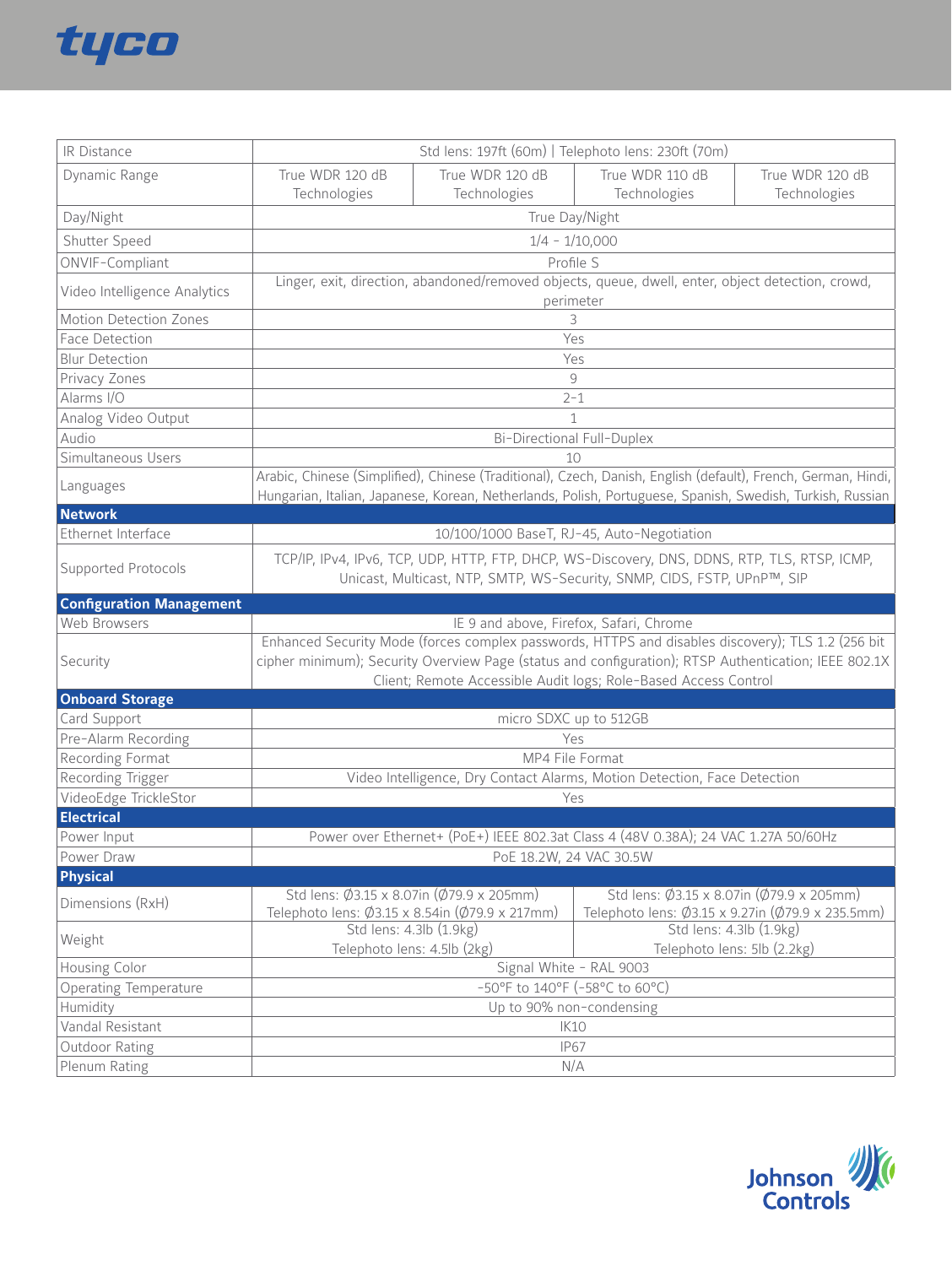

| <b>Regulatory</b> |                                                                       |
|-------------------|-----------------------------------------------------------------------|
| Safety            | UL/IEC 60950-1, 62368-1, 60950-22; IEC 62471; UL Listed; CB Certified |
| Emissions         | FCC CFR 47/15b Class A; EN55032 Class A                               |
| Immunity          | $FN50130 - 4$                                                         |
| Enviornment       | RoHS; Reach, WEEE, Waste packaging                                    |

## Accessories

| <b>Accessory Type</b>           | <b>Image</b>                                     | Model Number | <b>Description</b>                                                                      | <b>Dimensions</b>                                          | Color                           |
|---------------------------------|--------------------------------------------------|--------------|-----------------------------------------------------------------------------------------|------------------------------------------------------------|---------------------------------|
| Pole Mount Adapter              |                                                  | ADCDMPOLF    | For use with Pendant Cap and<br>Gooseneck Arm, or directly to<br>the camera back plate. | Wraps around pole                                          | <b>RAL 9003</b><br>Signal White |
| Outside Corner Mount<br>Adapter | $\bigcirc_{\circ}^{\circ}$<br>$\circ$<br>$\circ$ | ADCDMCRNRO   | For use with Pendant Cap and<br>Gooseneck Arm, or directly to<br>the camera back plate. | $5.18 \times 7.58$ in<br>$(131.5 \times 192.5 \text{ mm})$ | <b>RAL 9003</b>                 |

Pro Gen3 Bullet